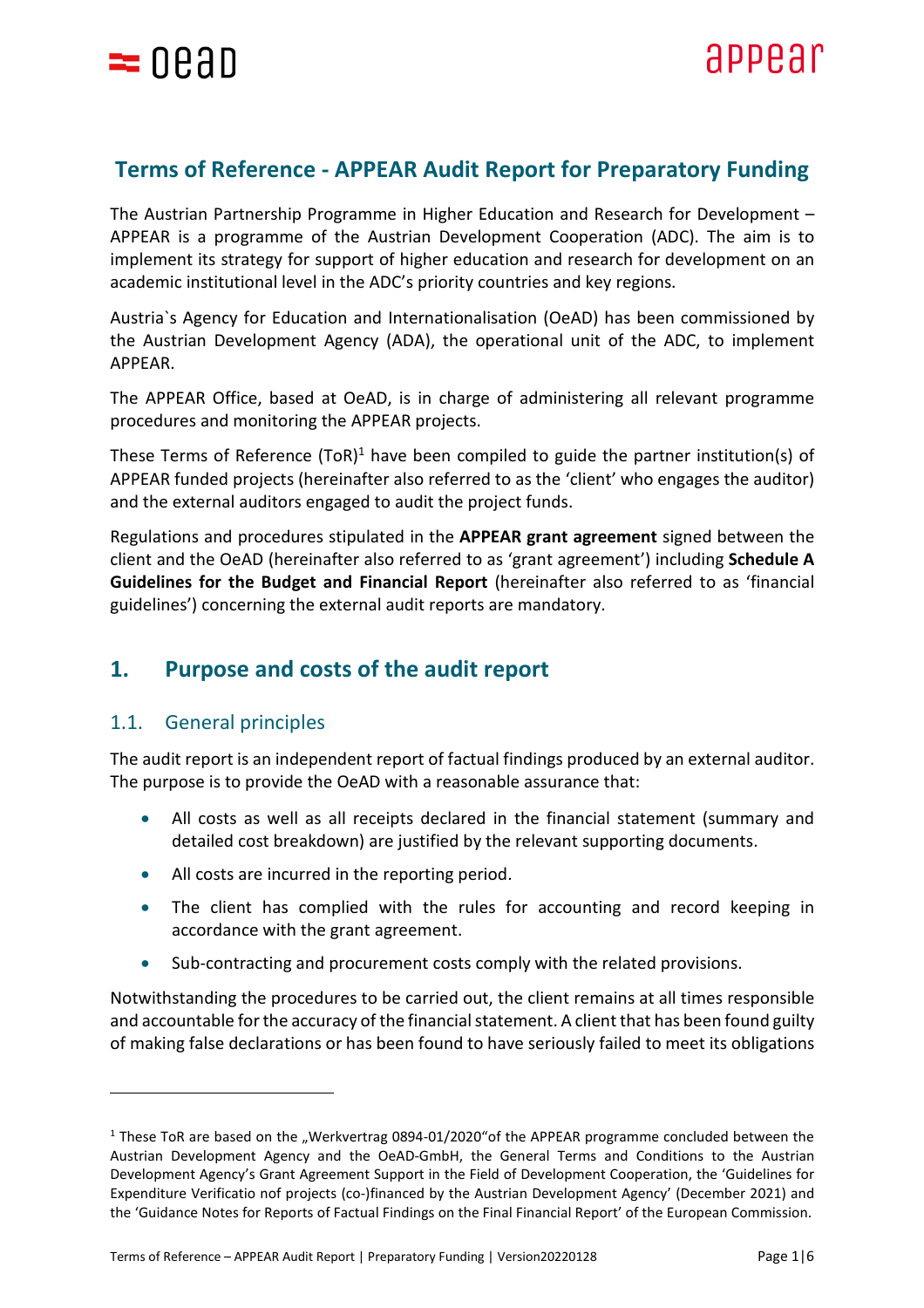

under the grant agreement shall be liable to reimbursement of funds according to the grant agreement.

The auditor has a contractual relationship only with the recipient of APPEAR funds and not with the OeAD. The OeAD will not intervene in any dispute between the auditor and the client.

The auditor shall ensure that the work has been undertaken in accordance with

- The International Standard on Related Services (ISRS) 4400 Agreed-upon Procedures regarding Financial Information as promulgated by the International Federation of Accountants (IFAC).
- The *Code of Ethics for Professional Accountants* issued by the IFAC.

Although ISRS 4400 provides that independence is not a requirement for agreed-upon procedures engagements, the OeAD requires that the auditor also complies with the independence requirements of the *Code of Ethics for Professional Accountants.*

### 1.2. Requirements of the auditor

The external auditor has to meet the following requirements:

- The external auditor must be independent from the client.
- The external auditor must be qualified to carry out audits of accounting documents in accordance with national legislation and must be listed in the national register of auditors.
- In case of several partners in the eligible country/countries only one audit report that includes expenses of all partner institutions in these countries has to be submitted. In case this is not possible OeAD has to be consulted in advance.
- The auditor must be chosen in accordance with the local office of ADC. In case this is not possible OeAD has to be consulted in advance.

### 1.3. Reimbursement of the audit costs

The costs of the audit report are eligible according to the budget of the grant agreement and have to be included in the budget category 'other costs'.

The costs should take account of relevant market prices for similar services. Excessive or reckless audit expenditure will be rejected by OeAD.

The auditor invoices the client directly giving a breakdown of the amount of fees charged, travel and subsistence reimbursement(s) as well as the VAT applied.

The OeAD will not pay the costs of developing the methodology. The eligible costs are limited to the performance of the agreed-upon procedures and exclude any costs relating to consultancy for improvement or refinement of the methodology.

# **2. Practical guidelines**

The present Terms of Reference (ToR), the templates for the Audit Report of Factual Findings and the engagement letter have to be considered. Further information and templates are available on the APPEAR website.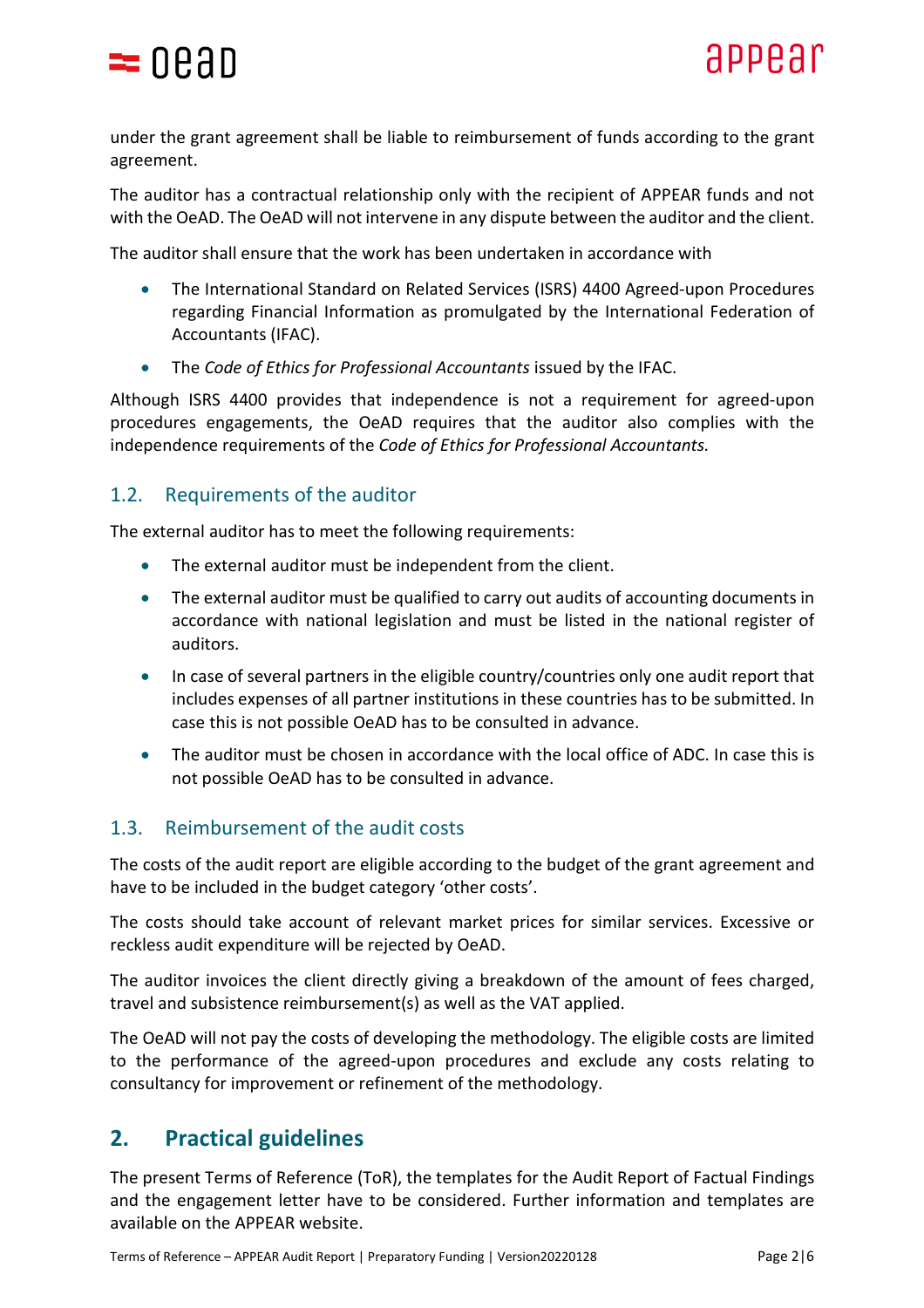

## 2.1. General

In order to avoid delays in the submission of the annual financial report, the client should select and contract the auditor well in advance. The engagement letter (see template on APPEAR website) has to be signed by the client and the auditor.

As a first step it is essential that the auditor fully understands the requirements for the audit report and is provided with all necessary documents (particularly the grant agreement including the financial guidelines, and the present ToR).

## 2.2. Submission of the audit report

The following requirements apply to the audit report:

- The audit report (see template) is issued on the auditor's letterhead and dated, stamped and signed by the auditor.
- The audit report must be written in English, it has to be bound and pages need to be numbered.
- The audit report includes a financial statement (summary of the expenses and a detailed cost breakdown), dated and signed on every page by the client and countersigned by the auditor.

# **3. Procedures to be carried out for the audit report**

The OeAD has designed these procedures in order to obtain 3tandardized and comparable reports from all auditors, who are expected to carry out the procedures without adaptation for the particular circumstances of the client.

Based on the audit report the OeAD will take the relevant decisions on the eligibility of costs declared in the financial statement.

## 3.1. General procedures and specific guidance

The external auditor has to fulfill at least the following tasks:

- examination of the total financial management
- examination of the correctness of expenditure on the basis of original receipts (invalidation of original receipts)
- examination of plausibility of the expenses and allocation of the same to the items of the project budget
- examination of the compliance with the applicable provisions of labour law and social security law

#### **3.1.1. Terms and conditions of the grant agreement**

The auditor obtains an understanding of the terms and conditions of the APPEAR programme by reviewing: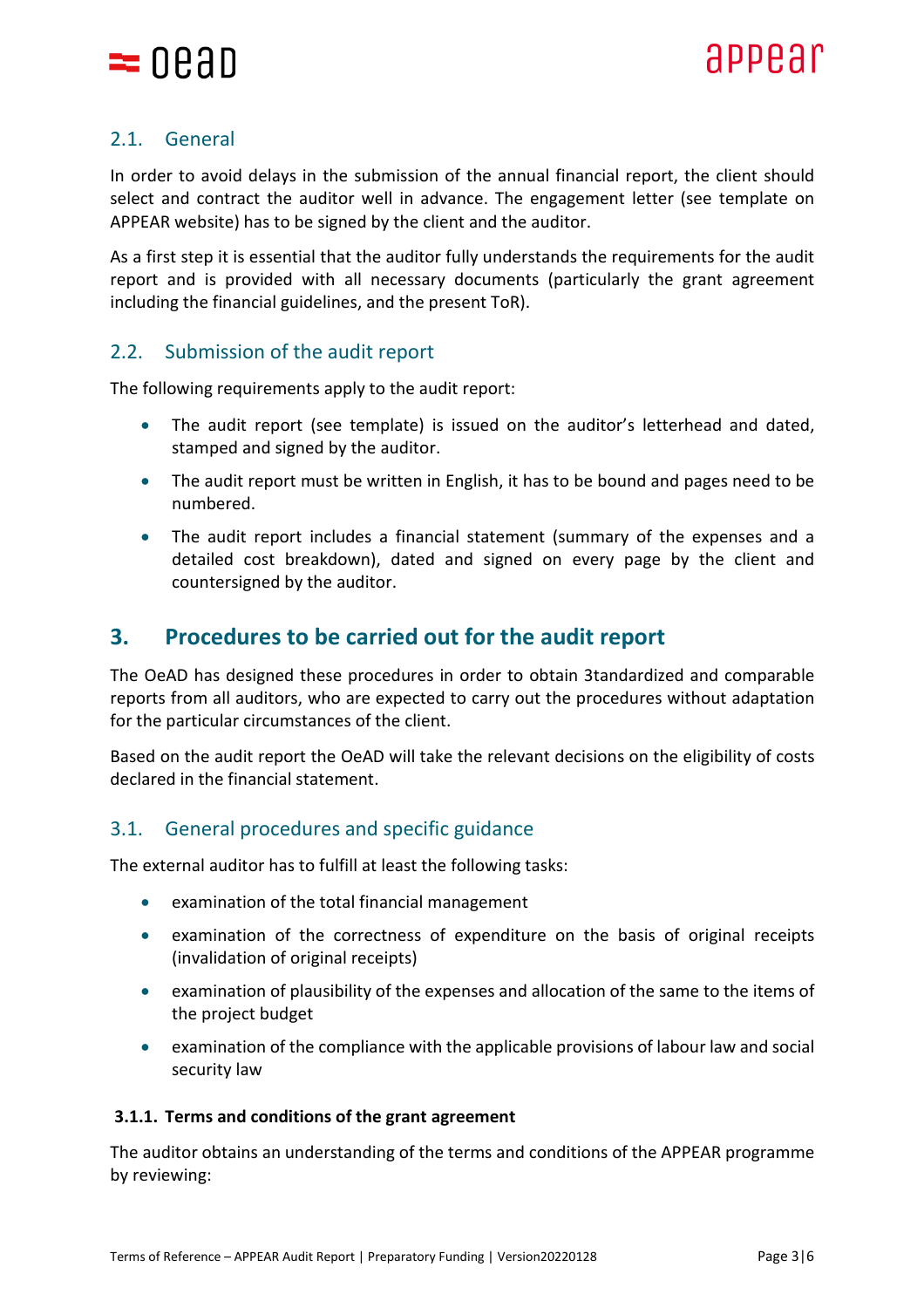

- the grant agreement signed between the client and the OeAD, its schedules (particular attention should be paid to the project budget) and other relevant information as stated on the APPEAR website
- the financial guidelines
- the present ToR

#### **3.1.2. Audit Report of Factual Findings and financial statement**

The auditor reviews the following:

- The financial statement includes a budget vs. expenditure comparison (summary of expenses) and a detailed cost breakdown according to the relevant budget categories (staff, travel and subsistence, equipment and material, dissemination and other costs)
- The auditor verifies that the budget in the audit report corresponds to the budget of the grant agreement and whether there have been amendments to the grant agreement. Particular attention should be paid to any amendment having an impact on the budget and/or reporting period.
- The financial statement covers all project related expenses and funds received from OeAD, other project partners or other donors.
- A depiction of the cash flow has to be included in the audit report.
- The financial statement has to indicate the exchange rate applied.
- Revenues including accrued interest, if any, are to be attested as well.

#### **3.1.3. Rules for accounting and record keeping**

The auditor reviews the following:

- The auditor examines whether the client has complied with the rules for accounting and record keeping in accordance with the financial guidelines.
- The accounts kept by the client for the implementation of the project must be accurate, up-to-date and exhaustive (including all expenditure and revenues – if any).
- The auditor examines whether the client has a double-entry book-keeping system.
- The expenditure and revenue if any relating to the project must be easily identifiable and verifiable.
- It must be evident from the bookkeeping records and from the audit report that there is no double financing with external funding bodies.

The auditor is only required to perform the procedures listed above on the client's accounting system and records to see evidence of transactions between the client and APPEAR project partners recorded in the accounting system of the client e.g. transfers of project funds between the two – or more – entities.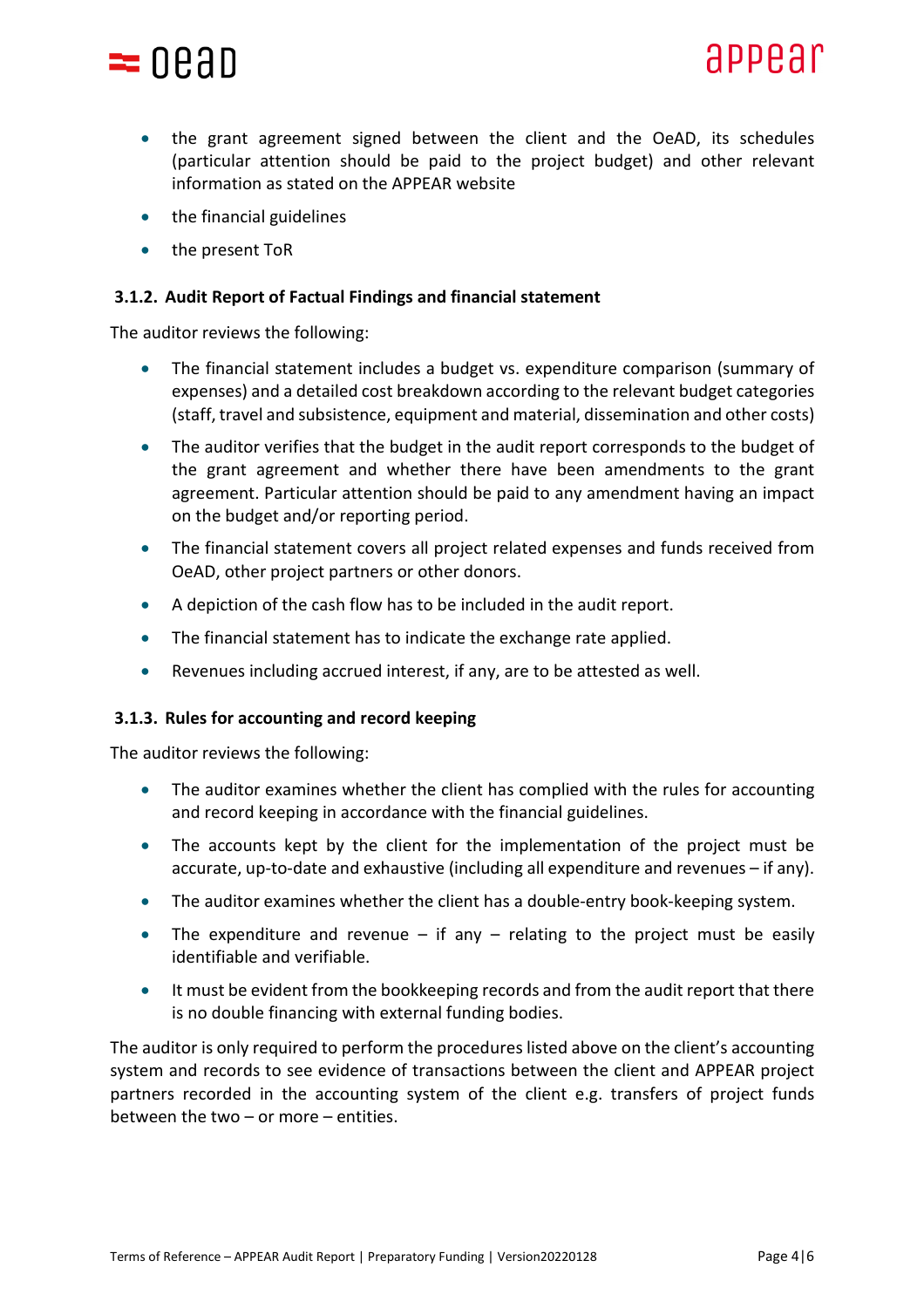

## 3.2. Verification evidence

The client will allow the auditor to carry out verifications on the basis of supporting documents for the accounts, accounting documents and any other document relevant to the financing of the project.

The client will allow the auditor access to all documents concerning the financial management of the project. It should also be noted further that it is the client's responsibility to obtain the accounting documents necessary to enable the auditor to verify costs incurred by the client. Supporting documentation must be available in the form of original documents for the client rather than photocopies or facsimiles.

If the auditor encounters any discrepancies/exceptions in carrying out the performance of the procedures detailed in these ToR, e.g. missing supporting documentation, the general rule is for the cost item to be corrected in the financial statement to be submitted to the OeAD, i.e. the applicable cost is excluded from the financial statement.

There will be many instances where a discrepancy/exception is not easily rectified by excluding it from the financial statement, for example costs incurred during the eligibility period but not yet paid at the date of submission of the financial report or incurred after the end of eligibility (e.g. costs of audit report). In such instances, it must be stated in the report.

Where the auditor is in any doubt as to how to deal with a discrepancy/exception, it is recommended that it is reported in the audit report and with a sufficient amount of detail that would allow the OeAD to be able to make a decision on the issue.

## 3.3. Procedures to verify the expenditure

The following substantive procedures are required to be performed by the auditor to verify expenditure.

## **3.3.1. Expenditure Coverage Ratio (ECR)**

The Expenditure Coverage Ratio (ECR) represents the total amount of expenditure verified by the auditor expressed as a percentage of the total amount of expenditure reported by the client in the financial statement. The auditor ensures that the overall ECR is at least 70%.

### **3.3.2. Direct costs**

The auditor verifies that all direct costs are in accordance with the financial guidelines and that the criteria as set out below have been met:

Costs actually incurred

The auditor verifies that the items declared in the financial statement were actually incurred by and pertain to the client. For this purpose, the auditor examines supporting documentation (e.g. invoices, contracts) and proof of payment. The auditor verifies that the monetary value of the expenditure items agrees with underlying documents (e.g. invoices, payroll documents).

The auditor verifies that the items were incurred during the reporting period. Invoices related to the eligible reporting period but not yet paid at the date of submission of the financial